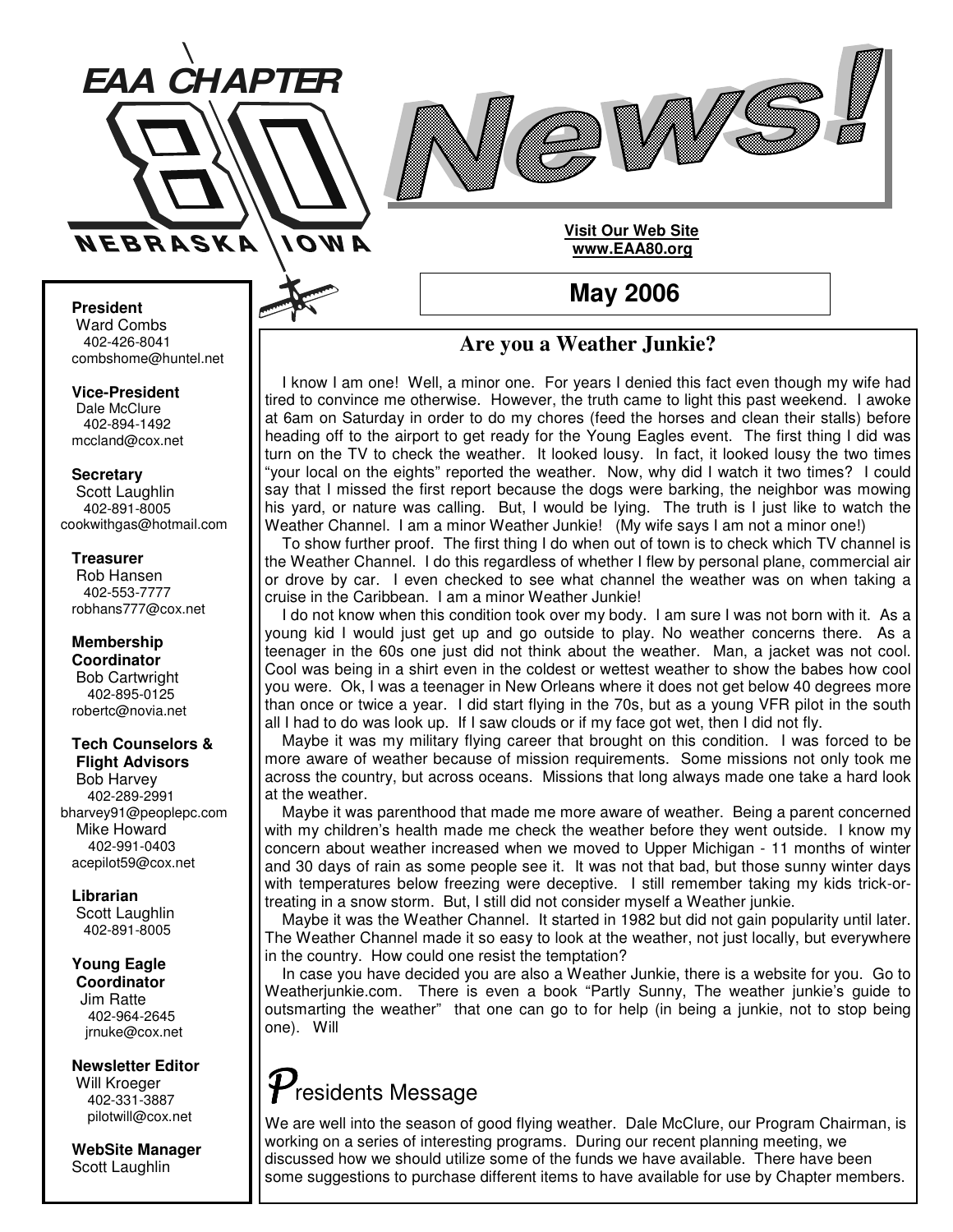We have as yet come to a consensus as to what item(s) to purchase and how to keep track of it, etc. What can we do as a club to support a majority of our members? Please give this some thought and get back to any of your Chapter officers. We recently purchased a set of aircraft jacks. We are discussing heating the hangar next winter. Oshkosh is always on our minds this time of the year--we are hoping to put together a Chapter event one evening at Oshkosh for sure. Ward

# $M_{\text{ay Meeting Time & Location.}}$

The Chapter 80 monthly meeting will be held at 7PM on Monday, May 8th at the main hangar of Hangar One at Millard Airport, Omaha, NE. It is still located on South 132nd Street between O and Harrison.

# May Program.

Bob Condrey will talk about his RV-10A. See the picture in the Dec 2005 newsletter or on the Chapter website. I tried to talk him into bringing his project for a "show and tell" event, but logic won out. As you know, you do not want to move an in-progress project unless you have to. Bob is thinking of having a "open house" on Saturday May 13th from 1-3 for those who may want to see his project or to BS. Expect more info at the meeting.

**Thanks to TW you will not be missing cookies and coffee this month.** TW is filling in for me since I can not make the meeting. I will cover the June meeting. The July meeting will be covered by …… maybe you!

**June Program:** We will be having an Old Eagles flying event. So, what is an Old Eagle? Well, it is anyone older than ??? who would like an opportunity to fly in an airplane. So, bring your planes and share a ride with an "Old Eagle" member of our chapter.

| <b>EVENTS:</b><br>(B) - Breakfast                                                                                             |                                                        |                |  |  |
|-------------------------------------------------------------------------------------------------------------------------------|--------------------------------------------------------|----------------|--|--|
| 1st Sat                                                                                                                       | Chapter 1055 (B)                                       | York, NE       |  |  |
| 3rd Sat                                                                                                                       | Chapter 569 (B)                                        | Crete, NE      |  |  |
| May 6                                                                                                                         | Fly-in (B) Pancakes                                    | Abilene, KS    |  |  |
| May 13                                                                                                                        | Young Eagles                                           | Millard, NE    |  |  |
| May 13                                                                                                                        | <b>Brats &amp; Hamburgers</b>                          | Wahoo Hangar   |  |  |
| May 13                                                                                                                        | Fly-In (B) Pancakes                                    | Beaumont, KS   |  |  |
| May 20                                                                                                                        | Spring Fly-In                                          | Newton, KS     |  |  |
| May 20                                                                                                                        | $Fly-in(B)$                                            | Lee Summit, MO |  |  |
|                                                                                                                               | May 20-21 lowa Big Kids Toy Show lowa City, IA         |                |  |  |
| Website: http://www.BigKidToyShow.com                                                                                         |                                                        |                |  |  |
|                                                                                                                               | May 20-21 3rd Annual Twin City Air Festival Festus, Mo |                |  |  |
| May 21                                                                                                                        | $Fly-In(B)$                                            | Cherokee. IA   |  |  |
| (Starts at 7. Free pancakes for pilots plus one. Cessna                                                                       |                                                        |                |  |  |
| and Cirrus will have new planes on field for viewing and                                                                      |                                                        |                |  |  |
| demo flights. Other used aircraft for sale.)                                                                                  |                                                        |                |  |  |
|                                                                                                                               | May 27-28 Memorial Day Celebration Fairmont, NE        |                |  |  |
| (Fly-in for general aviation, ultra-lights, and model airplane<br>sathraiche – Dhuais a suideal teurs ef the biotesis fessees |                                                        |                |  |  |

enthusiasts. Plus, a guided tours of the historic former Fairmont Army Air Field.) Jun 3 Family Fun Day Fly-in Scottsbluff, NE

Jun 3&4 Wings of Remembrance Airshow Newton, KS Website: www.wingsofremembrance.org

| Jun 3                                                                                                   | Airport Dedication/Fly-in (B)                                 | Blair, NE      |  |
|---------------------------------------------------------------------------------------------------------|---------------------------------------------------------------|----------------|--|
| Jun 3                                                                                                   | $Fly-In(B)$                                                   | Audubon, IA    |  |
|                                                                                                         | Jun 10&11 Fly Iowa 2006 (B) on 11th                           | Spencer, IA    |  |
|                                                                                                         | (Annual lowa airshow event Pilot activities and seminars will |                |  |
| primarily be on Saturday with a flight breakfast and 2 airshows on                                      |                                                               |                |  |
| Sunday - one in both the morning and afternoon)                                                         |                                                               |                |  |
| Jun 11                                                                                                  | $Fly-In(B)$                                                   | Red Oak, IA    |  |
| Jun 11                                                                                                  | Fly-in (B) pancakes                                           | Lee Summit, MO |  |
|                                                                                                         | Jun 16-18 Cherokee Pilots National Fly-in Osage Beach, MO     |                |  |
| Website: http://www.cherokeeflyin.com                                                                   |                                                               |                |  |
| Jun 17                                                                                                  | $Fly-in(B)$                                                   | Norfolk, NE    |  |
| Jun 17                                                                                                  | <b>Young Eagles</b>                                           | Millard, NE    |  |
| Jun 18                                                                                                  | Open House                                                    | Osceola, IA    |  |
| Jun 24                                                                                                  | <b>Young Eagles</b>                                           | Millard, NE    |  |
|                                                                                                         | Jun 24&25 EAA Regional Fly-in                                 | Watkins, CO    |  |
| (Front Range Airport (FTG) Here is a great opportunity to get                                           |                                                               |                |  |
| involved in the largest EAA event in the Rockies. Start your                                            |                                                               |                |  |
| Colorado vacation here at the 28th Annual RMRFI (Rocky                                                  |                                                               |                |  |
| Mountain Regional Fly In). It's only a 15 minute drive from Denver                                      |                                                               |                |  |
| International Airport. Free Camping to all fly-in pilots and visiting                                   |                                                               |                |  |
| volunteers. You can Sign up on line at : http://www.rmrfi.org/).<br>Jun 24&25 Aviation Extravaganza III |                                                               |                |  |
|                                                                                                         |                                                               | Kearney, NE    |  |
|                                                                                                         | July 8 Young Eagles                                           | Millard, NE    |  |
|                                                                                                         | July 24-30 EAA AirVenture                                     | Oshkosh, WI    |  |

**Young Eagles** - Once again we were low ceiling/rained/ fogged out. Something about April showers bringing May flowers. Talking about May, our next Young Eagle event is 0900 at Millard on Saturday May 13th. See ya there! If you have any questions or want to volunteer, call Jim Ratte.

*May Fajitas Madness (MFM) on May 6th, is de sink od (cancelled).* Why? Because! Must have something to do with initials. Anyway, we will have a **brats and hamburger feed on May 13th after Young Eagles**. Young Eagles at Millard, feed at The Wahoo Hangar. Remember to bring another pilot to fly the plane if you have to a have a beer with your brats. (Oh, you will also have to bring your own beer) . Expect more info at the meeting.

**Blair Airport Website -** While looking for info on the Blair airport dedication I found their website which is : www.blairairport.com Checkout this site if you are interested in what is going on or want to review their board minutes. Note: The airport dedication starts at 8am on June 3rd.

### **EAA Homebuilt Certification Kit: (from EAA ehotline)**

EAA's Amateur-Built Aircraft Certification Kit includes everything you need to register and certificate a new experimental amateur-built aircraft. The 15-page, step-by-step Certification Guide walks you through the entire process - from getting an N number to the aircraft inspection - and provides samples of how to complete each required form.

EAA staff member and Amateur-Built DAR Joe Norris, who reviewed all of the materials included in the kit, commented, "Whenever I inspect an aircraft for certification, the paperwork is what causes delays more often than anything on the aircraft. This guide will make a homebuilder's inspection go a lot easier."

The certification kit also includes all FAA forms, Experimental sticker (in black), data plate, and a convenient placard decal sheet. Cost for EAA members is \$12.99 plus shipping. The kit is also available for non-members for \$19.99 plus shipping. To order, call EAA Membership Services at 800/JOIN EAA, or visit <http://shop.eaa.org>.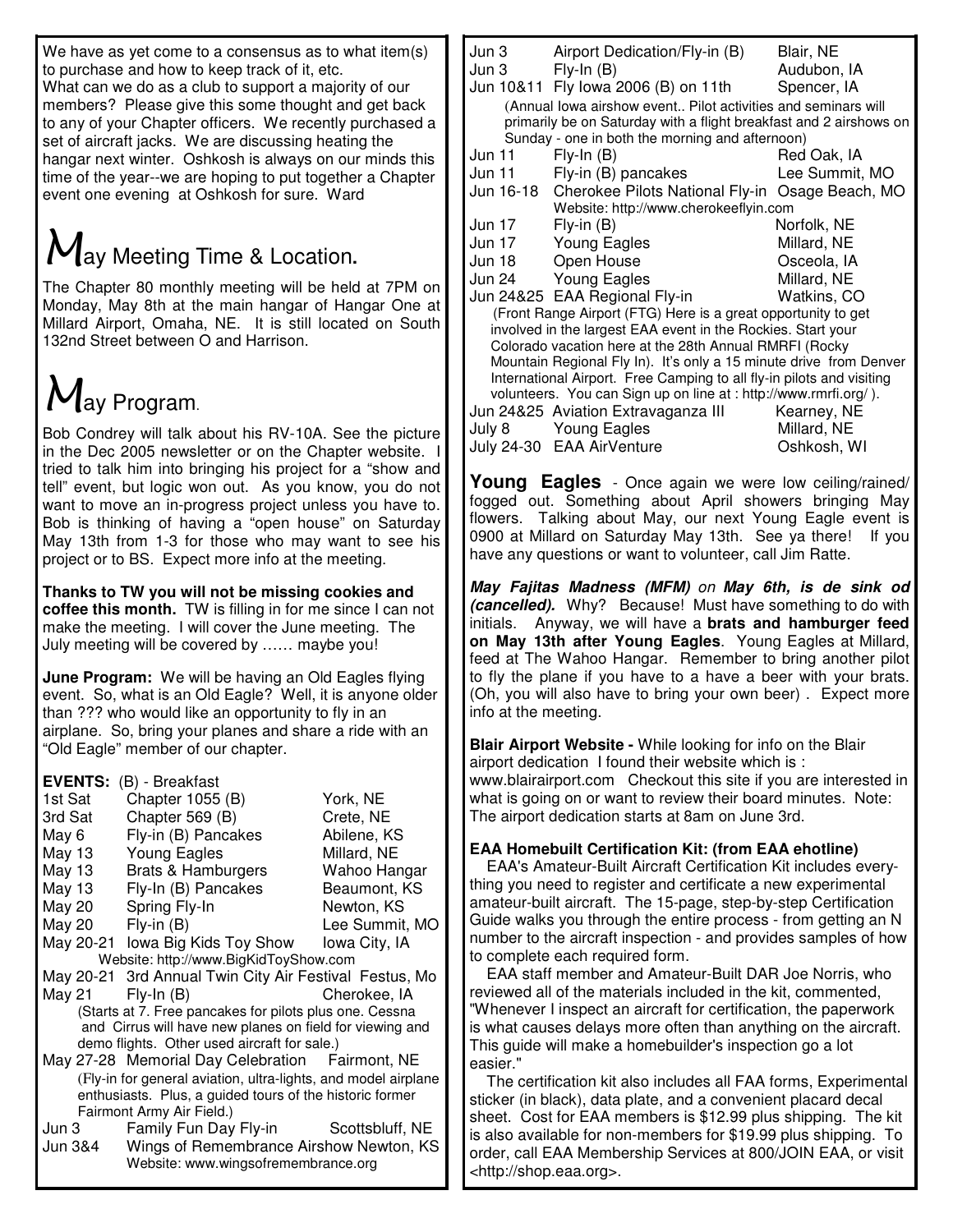

### Make-A-Wish Foundation of Nebraska

"Of course, you are the best pilot around. Here is a chance to prove yourself. Match your piloting skills, navigation expertise, and precision landings against other pilots with equal self esteem! Compete for trophies and prizes in a super competitive avation extravaganza across Nebraska. Open to all single and mutiengine aircaraft. All experience levels of pilots are welcome. Match your performance to your aircraft operations manual - Identify landmark/chckpoints - Spot Landing Contest.

# For Entry Packet and Race Information:

Contact: Don Peters Don@petersarchitechitects.com Fly'N for M-A-W, PO Box 104, Bellevue, NE 68005 Steve Amundson samundson@charter.net

WWW.nebraska.wish.org

### **The April meeting Minutes will be at the May meeting for review.**

**Aircraft Instruments Still for Sale**: Mike Howard still has a lot of instruments for sale. See the January newsletter for details or call Mike at 402-991-0403.

Own a share of a **1956 Cessna 172 for \$6,000**, 6200 total time. New annual. Engine 600 Hr. since complete/major overhaul. Hangared at MLE (Millard) Presently insured for flight training. Contact Tom Wieduwilt (TW) -- 734-6580 or 305-2303 cell.

**Cont 0200A** out of C150, Overhaul 9-19-79, )Time out, Total time 1244 Hrs. on eng. Complete engine...everything there. Call: Jan Daniels Home: 402-493-0789 (try 1st) or Cell: 402-670-2375.

**1973 18' FORESTER TRAVEL TRAILER.** Fully self contained with many extras. Stored most of life inside. Been to Oshkosh Fly N many times. Call: Jan Daniels Home: 402-493-0789 (try 1st) or Cell: 402-670-2375.